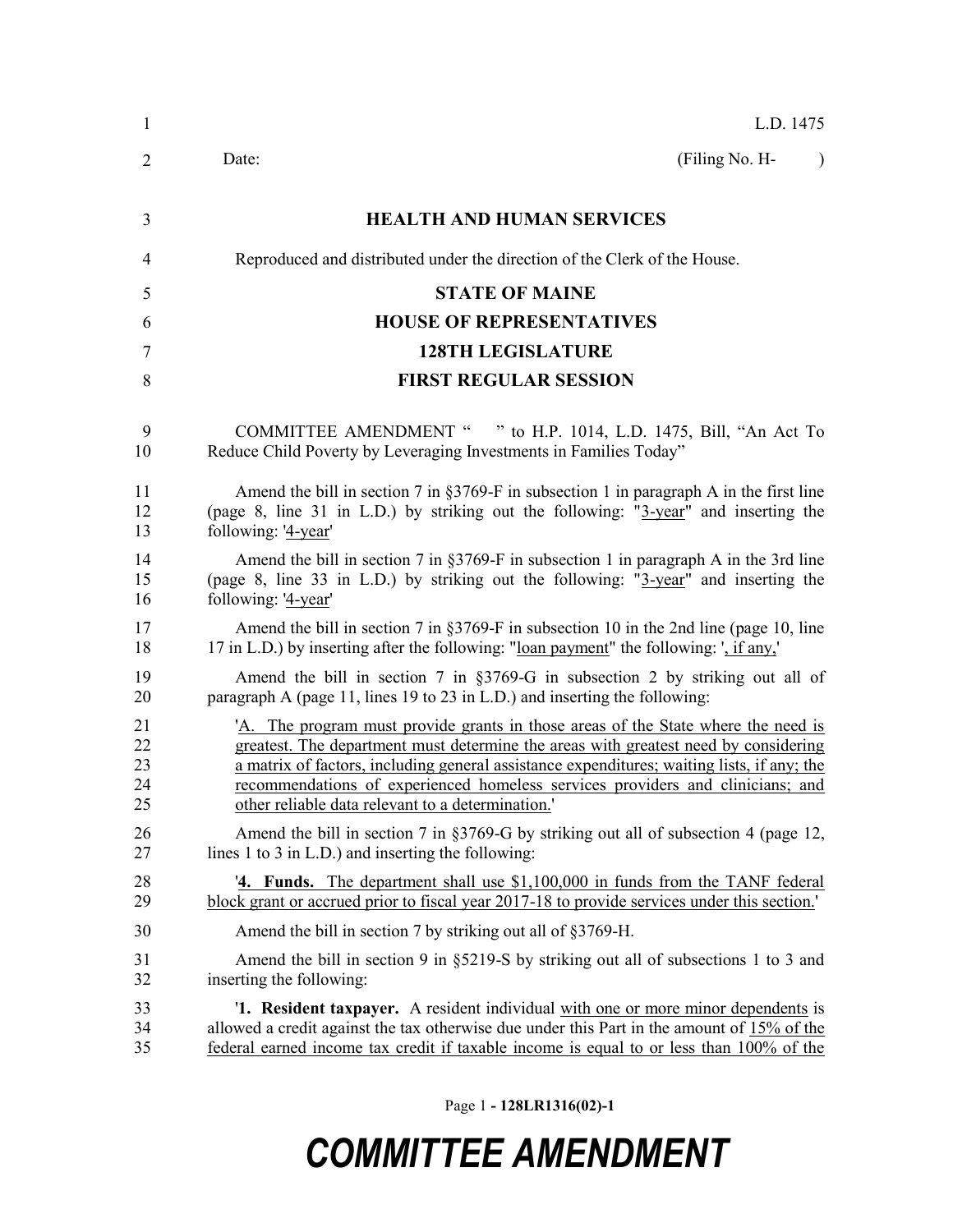federal poverty level, as defined in Title 22, section 3762, subsection 1, paragraph C, and 10% of the federal earned income tax credit if taxable income is between 101% and 150% of the federal poverty level for the same taxable year. All other resident individuals, regardless of whether they have minor dependents, are allowed a credit against the tax otherwise due under this Part in the amount of 5% of the federal earned income credit for the same taxable year, except that for tax years beginning in 2009 and 2010, the applicable percentage is 4%.

 **2. Nonresident taxpayer.** A nonresident individual with one or more minor dependents is allowed a credit against the tax otherwise due under this Part in the amount of 15% of the federal earned income tax credit if taxable income is equal to or less than 100% of the federal poverty level, as defined in Title 22, section 3762, subsection 1, paragraph C, and 10% of the federal earned income tax credit if taxable income is between 101% and 150% of the federal poverty level for the same taxable year. All other 14 nonresident individuals, regardless of whether they have minor dependents, are allowed a credit against the tax otherwise due under this Part in the amount of 5% of the federal 16 earned income credit for the same taxable year, except that for tax years beginning in 2009 and 2010, the applicable percentage is 4%, multiplied by the ratio of the individual's Maine adjusted gross income, as defined in section 5102, subsection 1-C, paragraph B, to the individual's entire federal adjusted gross income, as modified by section 5122.

 **3. Part-year resident taxpayer.** An individual with one or more minor dependents who files a return as a part-year resident in accordance with section 5224-A is allowed a 22 credit against the tax otherwise due under this Part in the amount of  $15\%$  of the federal carried income tax credit if taxable income is equal to or less than  $100\%$  of the federal earned income tax credit if taxable income is equal to or less than  $100\%$  of the federal 24 poverty level, as defined in Title 22, section 3762, subsection 1, paragraph C, and 10% of the federal earned income tax credit if taxable income is between 101% and 150% of the federal poverty level for the same taxable year. All other individuals who file returns as 27 part-year residents, regardless of whether they have minor dependents, are allowed a 28 credit against the tax otherwise due under this Part in the amount of 5% of the federal<br>29 earned income credit for the same taxable vear, except that for tax vears beginning in earned income credit for the same taxable year, except that for tax years beginning in 2009 and 2010, the applicable percentage is 4%, multiplied by a ratio, the numerator of which is the individual's Maine adjusted gross income as defined in section 5102, subsection 1-C, paragraph A for that portion of the taxable year during which the individual was a resident plus the individual's Maine adjusted gross income as defined in section 5102, subsection 1-C, paragraph B for that portion of the taxable year during which the individual was a nonresident and the denominator of which is the individual's entire federal adjusted gross income, as modified by section 5122.'

 Amend the bill in section 11 in the 3rd and 4th lines (page 14, lines 21 and 22 in L.D.) by striking out the following: "sections 3769-F and 3769-H" and inserting the following: 'section 3769-F'

- Amend the bill by inserting after section 11 the following:
- '**Sec. 12. Appropriations and allocations.** The following appropriations and allocations are made.
- **HEALTH AND HUMAN SERVICES, DEPARTMENT OF (FORMERLY DHS)**
- **Additional Support for People in Retraining and Employment 0146**

Page 2 **- 128LR1316(02)-1**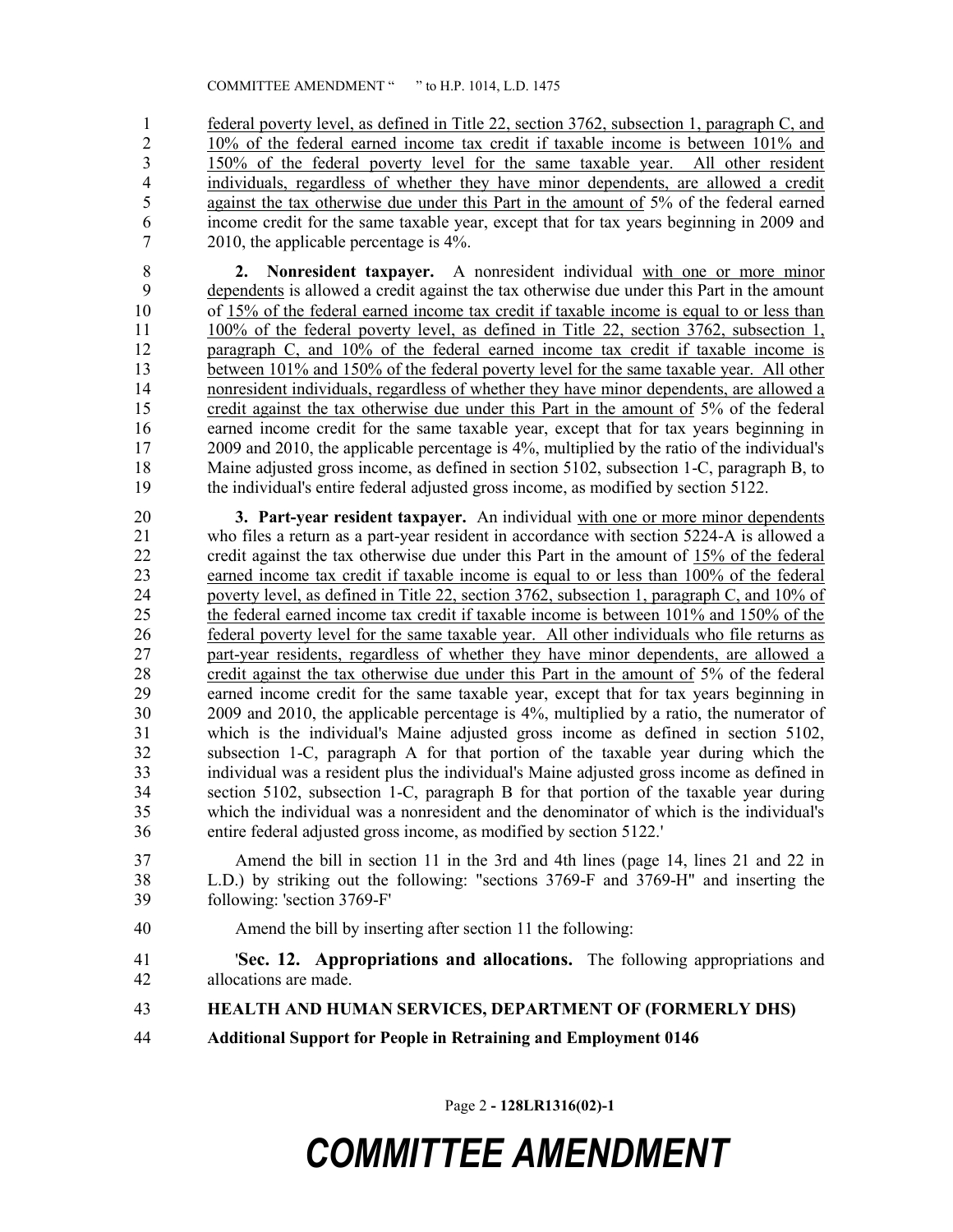COMMITTEE AMENDMENT " " to H.P. 1014, L.D. 1475

 Initiative: Provides allocations to increase the payment rates to the 75th percentile of local market rates for payments the department makes on behalf of recipients of benefits under the Additional Support for People in Retraining and Employment - Temporary Assistance for Needy Families program.

|   | <b>FEDERAL BLOCK GRANT FUND</b> | 2017-18   | 2018-19   |
|---|---------------------------------|-----------|-----------|
| 6 | All Other                       | \$580,909 | \$774,546 |
|   |                                 |           |           |
|   | FEDERAL BLOCK GRANT FUND TOTAL  | \$580,909 | \$774,546 |

#### **Child Care Services 0563**

 Initiative: Provides funding to increase the payment rates to the 75th percentile of local market rates for payments the department makes on behalf of recipients of benefits under the child care subsidy program.

| 13<br>14 | <b>GENERAL FUND</b><br>All Other | 2017-18<br>\$3,043,965 | 2018-19<br>\$4,058,620 |
|----------|----------------------------------|------------------------|------------------------|
| 15       |                                  |                        |                        |
| 16       | <b>GENERAL FUND TOTAL</b>        | \$3,043,965            | \$4,058,620            |

#### **Temporary Assistance for Needy Families 0138**

 Initiative: Provides allocations to increase the payment rates to the 75th percentile of local market rates for payments the department makes on behalf of recipients of benefits under the Temporary Assistance for Needy Families program.

| 21 | <b>FEDERAL BLOCK GRANT FUND</b> | 2017-18     | 2018-19     |
|----|---------------------------------|-------------|-------------|
| 22 | All Other                       | \$1,258,083 | \$1,677,444 |
| 23 |                                 |             |             |
| 24 | FEDERAL BLOCK GRANT FUND TOTAL  | \$1,258,083 | \$1,677,444 |

#### **Temporary Assistance for Needy Families 0138**

 Initiative: Provides allocations for multiple program changes in the Temporary Assistance for Needy Families program.

| 28<br>29 | FEDERAL BLOCK GRANT FUND<br>All Other | 2017-18<br>\$36,539,678 | 2018-19<br>\$41,438,158 |
|----------|---------------------------------------|-------------------------|-------------------------|
| 30       |                                       |                         |                         |
| 31       | FEDERAL BLOCK GRANT FUND TOTAL        | \$36,539,678            | \$41,438,158            |

#### **Temporary Assistance for Needy Families 0138**

 Initiative: Provides allocations for one Statistician III position to collect data to measure the status of child and family economic security and establish benchmarks on an annual

Page 3 **- 128LR1316(02)-1**